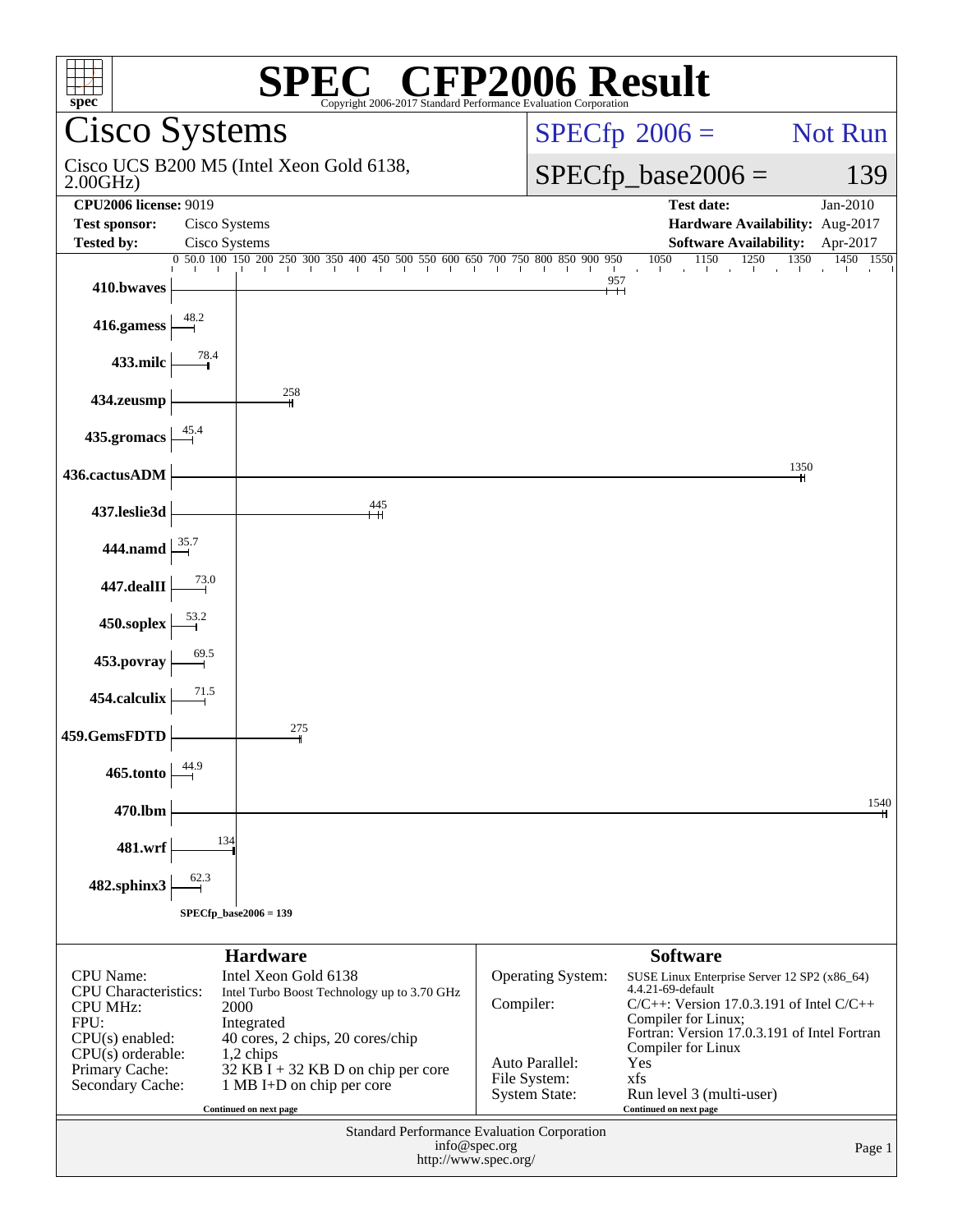

## Cisco Systems

#### 2.00GHz) Cisco UCS B200 M5 (Intel Xeon Gold 6138,

### $SPECfp2006 =$  Not Run

### $SPECfp\_base2006 = 139$

| <b>CPU2006 license: 9019</b>                                               |                                                                                                                       | <b>Test date:</b><br>$Jan-2010$                            |                                           |
|----------------------------------------------------------------------------|-----------------------------------------------------------------------------------------------------------------------|------------------------------------------------------------|-------------------------------------------|
| <b>Test sponsor:</b>                                                       | Cisco Systems                                                                                                         |                                                            | Hardware Availability: Aug-2017           |
| <b>Tested by:</b>                                                          | Cisco Systems                                                                                                         |                                                            | <b>Software Availability:</b><br>Apr-2017 |
| L3 Cache:<br>Other Cache:<br>Memory:<br>Disk Subsystem:<br>Other Hardware: | $27.5$ MB I+D on chip per chip<br>None<br>384 GB (24 x 16 GB 2Rx4 PC4-2666V-R)<br>1 x 800 GB SAS HDD, 10K RPM<br>None | <b>Base Pointers:</b><br>Peak Pointers:<br>Other Software: | $64$ -bit<br>Not Applicable<br>None       |

| <b>Results Table</b>   |                |              |                |       |                |       |                |              |                                                                                                          |              |                |              |
|------------------------|----------------|--------------|----------------|-------|----------------|-------|----------------|--------------|----------------------------------------------------------------------------------------------------------|--------------|----------------|--------------|
|                        | <b>Base</b>    |              |                |       | <b>Peak</b>    |       |                |              |                                                                                                          |              |                |              |
| <b>Benchmark</b>       | <b>Seconds</b> | <b>Ratio</b> | <b>Seconds</b> | Ratio | <b>Seconds</b> | Ratio | <b>Seconds</b> | <b>Ratio</b> | <b>Seconds</b>                                                                                           | <b>Ratio</b> | <b>Seconds</b> | <b>Ratio</b> |
| $410$ .bwayes          | 14.2           | 957          | 14.5           | 935   | 13.9           | 974   |                |              |                                                                                                          |              |                |              |
| 416.gamess             | 406            | 48.2         | 406            | 48.2  | 407            | 48.1  |                |              |                                                                                                          |              |                |              |
| $433$ .milc            | 119            | 77.2         | 117            | 78.4  | 115            | 79.6  |                |              |                                                                                                          |              |                |              |
| $434$ . zeusmp         | 35.0           | 260          | 35.8           | 254   | 35.3           | 258   |                |              |                                                                                                          |              |                |              |
| 435.gromacs            | 157            | 45.6         | 157            | 45.4  | 157            | 45.4  |                |              |                                                                                                          |              |                |              |
| 436.cactusADM          | 8.84           | 1350         | 8.78           | 1360  | 8.83           | 1350  |                |              |                                                                                                          |              |                |              |
| 437.leslie3d           | 21.1           | 445          | 22.1           | 424   | 20.8           | 452   |                |              |                                                                                                          |              |                |              |
| 444.namd               | 224            | 35.7         | 225            | 35.7  | 225            | 35.7  |                |              |                                                                                                          |              |                |              |
| $ 447 \text{.}$ dealII | 157            | 72.9         | 157            | 73.0  | 157            | 73.1  |                |              |                                                                                                          |              |                |              |
| $450$ .soplex          | 155            | 53.7         | 157            | 53.2  | 158            | 52.7  |                |              |                                                                                                          |              |                |              |
| 453.povray             | 76.5           | 69.5         | 76.5           | 69.5  | 76.3           | 69.8  |                |              |                                                                                                          |              |                |              |
| $454$ .calculix        | 115            | 71.6         | 115            | 71.5  | 116            | 71.4  |                |              |                                                                                                          |              |                |              |
| 459.GemsFDTD           | 38.2           | 278          | 38.7           | 274   | 38.6           | 275   |                |              |                                                                                                          |              |                |              |
| $465$ .tonto           | 217            | 45.3         | 220            | 44.7  | 219            | 44.9  |                |              |                                                                                                          |              |                |              |
| 470.1bm                | 8.94           | 1540         | 8.95           | 1540  | 8.99           | 1530  |                |              |                                                                                                          |              |                |              |
| $481$ .wrf             | 83.0           | 135          | 83.4           | 134   | 85.5           | 131   |                |              |                                                                                                          |              |                |              |
| 482.sphinx3            | 313            | 62.3         | 312            | 62.4  | 314            | 62.1  |                |              |                                                                                                          |              |                |              |
|                        |                |              |                |       |                |       |                |              | Results appear in the order in which they were run. Bold underlined text indicates a median measurement. |              |                |              |

#### **[Operating System Notes](http://www.spec.org/auto/cpu2006/Docs/result-fields.html#OperatingSystemNotes)**

Stack size set to unlimited using "ulimit -s unlimited"

#### **[Platform Notes](http://www.spec.org/auto/cpu2006/Docs/result-fields.html#PlatformNotes)**

BIOS Settings: Intel HyperThreading Technology set to Disabled CPU performance set to Enterprise Power Performance Tuning set to OS SNC set to Disabled IMC Interleaving set to Auto Patrol Scrub set to Disabled Sysinfo program /home/cpu2006-1.2/config/sysinfo.rev6993 Revision 6993 of 2015-11-06 (b5e8d4b4eb51ed28d7f98696cbe290c1) running on linux-uezu Sun Jan 3 04:53:57 2010 Continued on next page

> Standard Performance Evaluation Corporation [info@spec.org](mailto:info@spec.org) <http://www.spec.org/>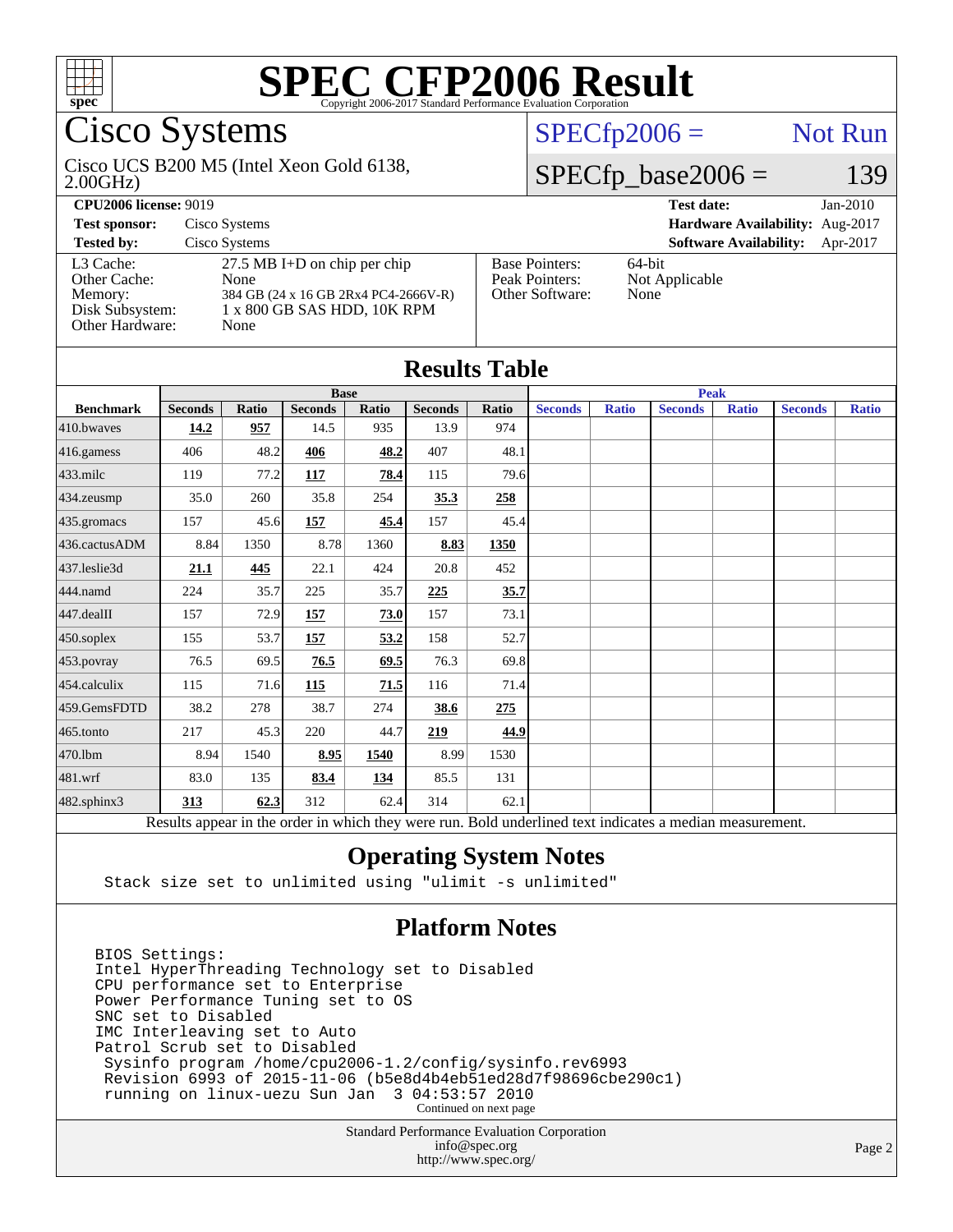

Cisco Systems

 $SPECTp2006 =$  Not Run

2.00GHz) Cisco UCS B200 M5 (Intel Xeon Gold 6138,

 $SPECfp\_base2006 = 139$ 

**[CPU2006 license:](http://www.spec.org/auto/cpu2006/Docs/result-fields.html#CPU2006license)** 9019 **[Test date:](http://www.spec.org/auto/cpu2006/Docs/result-fields.html#Testdate)** Jan-2010 **[Test sponsor:](http://www.spec.org/auto/cpu2006/Docs/result-fields.html#Testsponsor)** Cisco Systems **[Hardware Availability:](http://www.spec.org/auto/cpu2006/Docs/result-fields.html#HardwareAvailability)** Aug-2017 **[Tested by:](http://www.spec.org/auto/cpu2006/Docs/result-fields.html#Testedby)** Cisco Systems **[Software Availability:](http://www.spec.org/auto/cpu2006/Docs/result-fields.html#SoftwareAvailability)** Apr-2017

#### **[Platform Notes \(Continued\)](http://www.spec.org/auto/cpu2006/Docs/result-fields.html#PlatformNotes)**

Standard Performance Evaluation Corporation [info@spec.org](mailto:info@spec.org) This section contains SUT (System Under Test) info as seen by some common utilities. To remove or add to this section, see: <http://www.spec.org/cpu2006/Docs/config.html#sysinfo> From /proc/cpuinfo model name : Intel(R) Xeon(R) Gold 6138 CPU @ 2.00GHz 2 "physical id"s (chips) 40 "processors" cores, siblings (Caution: counting these is hw and system dependent. The following excerpts from /proc/cpuinfo might not be reliable. Use with caution.) cpu cores : 20 siblings : 20 physical 0: cores 0 1 2 3 4 8 9 10 11 12 16 17 18 19 20 24 25 26 27 28 physical 1: cores 0 1 2 3 4 8 9 10 11 12 16 17 18 19 20 24 25 26 27 28 cache size : 28160 KB From /proc/meminfo<br>MemTotal: 394832584 kB HugePages\_Total: 0<br>Hugepagesize: 2048 kB Hugepagesize: From /etc/\*release\* /etc/\*version\* SuSE-release: SUSE Linux Enterprise Server 12 (x86\_64) VERSION = 12 PATCHLEVEL = 2 # This file is deprecated and will be removed in a future service pack or release. # Please check /etc/os-release for details about this release. os-release: NAME="SLES" VERSION="12-SP2" VERSION\_ID="12.2" PRETTY\_NAME="SUSE Linux Enterprise Server 12 SP2" ID="sles" ANSI\_COLOR="0;32" CPE\_NAME="cpe:/o:suse:sles:12:sp2" uname -a: Linux linux-uezu 4.4.21-69-default #1 SMP Tue Oct 25 10:58:20 UTC 2016 (9464f67) x86\_64 x86\_64 x86\_64 GNU/Linux run-level 3 Jan 3 04:51 SPEC is set to: /home/cpu2006-1.2 Filesystem Type Size Used Avail Use% Mounted on<br>/dev/sdal xfs 894G 38G 857G 5% / /dev/sda1 xfs 894G 38G 857G 5% / Additional information from dmidecode: Warning: Use caution when you interpret this section. The 'dmidecode' program Continued on next page

<http://www.spec.org/>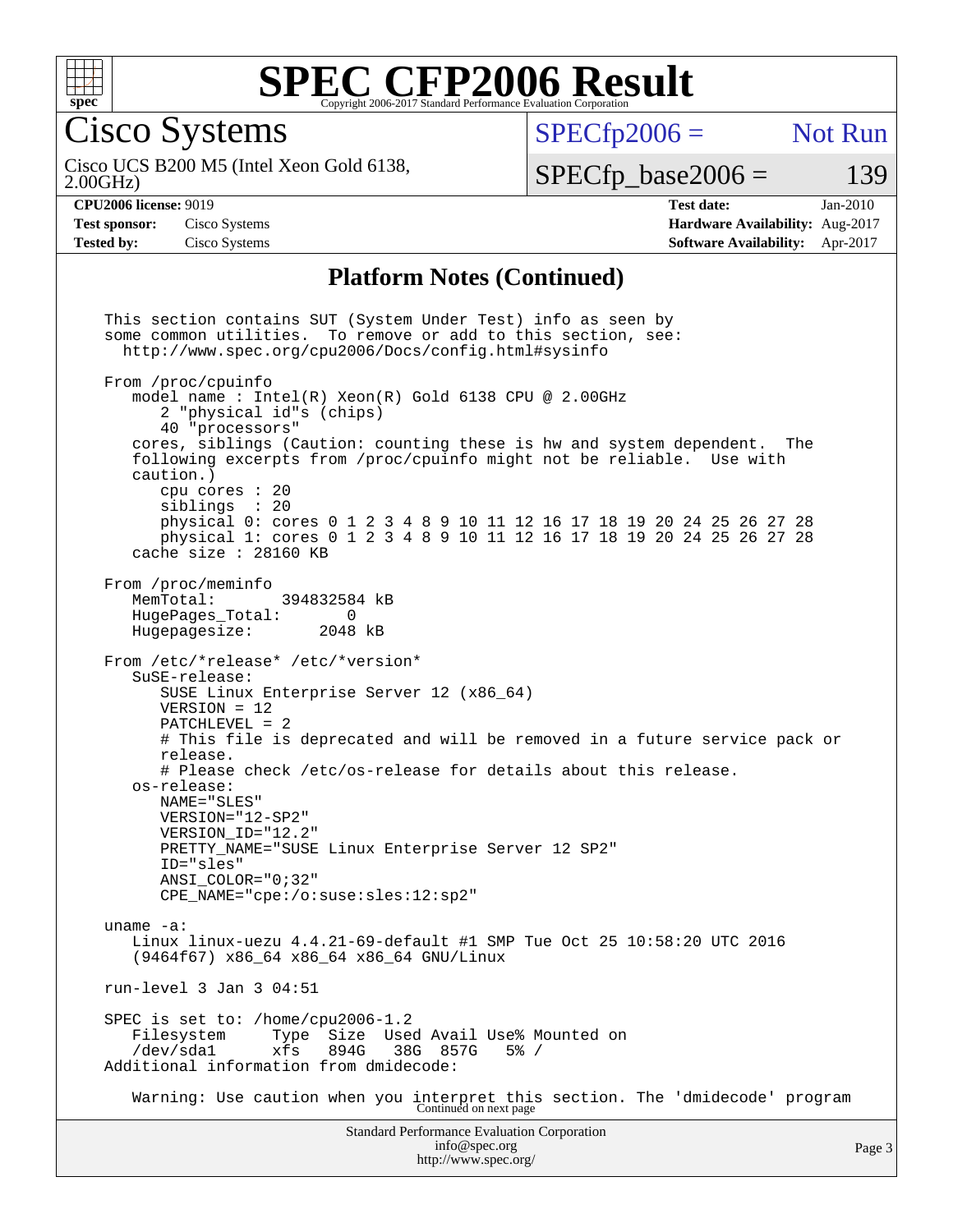

Cisco Systems

 $SPECTp2006 =$  Not Run

2.00GHz) Cisco UCS B200 M5 (Intel Xeon Gold 6138,

 $SPECfp\_base2006 = 139$ 

**[CPU2006 license:](http://www.spec.org/auto/cpu2006/Docs/result-fields.html#CPU2006license)** 9019 **[Test date:](http://www.spec.org/auto/cpu2006/Docs/result-fields.html#Testdate)** Jan-2010 **[Test sponsor:](http://www.spec.org/auto/cpu2006/Docs/result-fields.html#Testsponsor)** Cisco Systems **[Hardware Availability:](http://www.spec.org/auto/cpu2006/Docs/result-fields.html#HardwareAvailability)** Aug-2017 **[Tested by:](http://www.spec.org/auto/cpu2006/Docs/result-fields.html#Testedby)** Cisco Systems **[Software Availability:](http://www.spec.org/auto/cpu2006/Docs/result-fields.html#SoftwareAvailability)** Apr-2017

#### **[Platform Notes \(Continued\)](http://www.spec.org/auto/cpu2006/Docs/result-fields.html#PlatformNotes)**

 reads system data which is "intended to allow hardware to be accurately determined", but the intent may not be met, as there are frequent changes to hardware, firmware, and the "DMTF SMBIOS" standard.

 BIOS Cisco Systems, Inc. B200M5.3.2.1d.5.0727171353 07/27/2017 Memory: 24x 0xCE00 M393A2G40EB2-CTD 16 GB 2 rank 2666 MHz

(End of data from sysinfo program)

#### **[General Notes](http://www.spec.org/auto/cpu2006/Docs/result-fields.html#GeneralNotes)**

Environment variables set by runspec before the start of the run: KMP AFFINITY = "granularity=fine, compact" LD\_LIBRARY\_PATH = "/home/cpu2006-1.2/lib/ia32:/home/cpu2006-1.2/lib/intel64:/home/cpu2006-1.2/sh10.2" OMP NUM THREADS =  $"40"$ 

 Binaries compiled on a system with 1x Intel Core i7-4790 CPU + 32GB RAM memory using Redhat Enterprise Linux 7.2 Transparent Huge Pages enabled with: echo always > /sys/kernel/mm/transparent\_hugepage/enabled

### **[Base Compiler Invocation](http://www.spec.org/auto/cpu2006/Docs/result-fields.html#BaseCompilerInvocation)**

[C benchmarks](http://www.spec.org/auto/cpu2006/Docs/result-fields.html#Cbenchmarks): [icc -m64](http://www.spec.org/cpu2006/results/res2017q4/cpu2006-20170919-50222.flags.html#user_CCbase_intel_icc_64bit_bda6cc9af1fdbb0edc3795bac97ada53)

[C++ benchmarks:](http://www.spec.org/auto/cpu2006/Docs/result-fields.html#CXXbenchmarks) [icpc -m64](http://www.spec.org/cpu2006/results/res2017q4/cpu2006-20170919-50222.flags.html#user_CXXbase_intel_icpc_64bit_fc66a5337ce925472a5c54ad6a0de310)

[Fortran benchmarks](http://www.spec.org/auto/cpu2006/Docs/result-fields.html#Fortranbenchmarks): [ifort -m64](http://www.spec.org/cpu2006/results/res2017q4/cpu2006-20170919-50222.flags.html#user_FCbase_intel_ifort_64bit_ee9d0fb25645d0210d97eb0527dcc06e)

[Benchmarks using both Fortran and C](http://www.spec.org/auto/cpu2006/Docs/result-fields.html#BenchmarksusingbothFortranandC): [icc -m64](http://www.spec.org/cpu2006/results/res2017q4/cpu2006-20170919-50222.flags.html#user_CC_FCbase_intel_icc_64bit_bda6cc9af1fdbb0edc3795bac97ada53) [ifort -m64](http://www.spec.org/cpu2006/results/res2017q4/cpu2006-20170919-50222.flags.html#user_CC_FCbase_intel_ifort_64bit_ee9d0fb25645d0210d97eb0527dcc06e)

### **[Base Portability Flags](http://www.spec.org/auto/cpu2006/Docs/result-fields.html#BasePortabilityFlags)**

 410.bwaves: [-DSPEC\\_CPU\\_LP64](http://www.spec.org/cpu2006/results/res2017q4/cpu2006-20170919-50222.flags.html#suite_basePORTABILITY410_bwaves_DSPEC_CPU_LP64) 416.gamess: [-DSPEC\\_CPU\\_LP64](http://www.spec.org/cpu2006/results/res2017q4/cpu2006-20170919-50222.flags.html#suite_basePORTABILITY416_gamess_DSPEC_CPU_LP64) 433.milc: [-DSPEC\\_CPU\\_LP64](http://www.spec.org/cpu2006/results/res2017q4/cpu2006-20170919-50222.flags.html#suite_basePORTABILITY433_milc_DSPEC_CPU_LP64) 434.zeusmp: [-DSPEC\\_CPU\\_LP64](http://www.spec.org/cpu2006/results/res2017q4/cpu2006-20170919-50222.flags.html#suite_basePORTABILITY434_zeusmp_DSPEC_CPU_LP64) 435.gromacs: [-DSPEC\\_CPU\\_LP64](http://www.spec.org/cpu2006/results/res2017q4/cpu2006-20170919-50222.flags.html#suite_basePORTABILITY435_gromacs_DSPEC_CPU_LP64) [-nofor\\_main](http://www.spec.org/cpu2006/results/res2017q4/cpu2006-20170919-50222.flags.html#user_baseLDPORTABILITY435_gromacs_f-nofor_main) 436.cactusADM: [-DSPEC\\_CPU\\_LP64](http://www.spec.org/cpu2006/results/res2017q4/cpu2006-20170919-50222.flags.html#suite_basePORTABILITY436_cactusADM_DSPEC_CPU_LP64) [-nofor\\_main](http://www.spec.org/cpu2006/results/res2017q4/cpu2006-20170919-50222.flags.html#user_baseLDPORTABILITY436_cactusADM_f-nofor_main) 437.leslie3d: [-DSPEC\\_CPU\\_LP64](http://www.spec.org/cpu2006/results/res2017q4/cpu2006-20170919-50222.flags.html#suite_basePORTABILITY437_leslie3d_DSPEC_CPU_LP64) 444.namd: [-DSPEC\\_CPU\\_LP64](http://www.spec.org/cpu2006/results/res2017q4/cpu2006-20170919-50222.flags.html#suite_basePORTABILITY444_namd_DSPEC_CPU_LP64)

Continued on next page

Standard Performance Evaluation Corporation [info@spec.org](mailto:info@spec.org) <http://www.spec.org/>